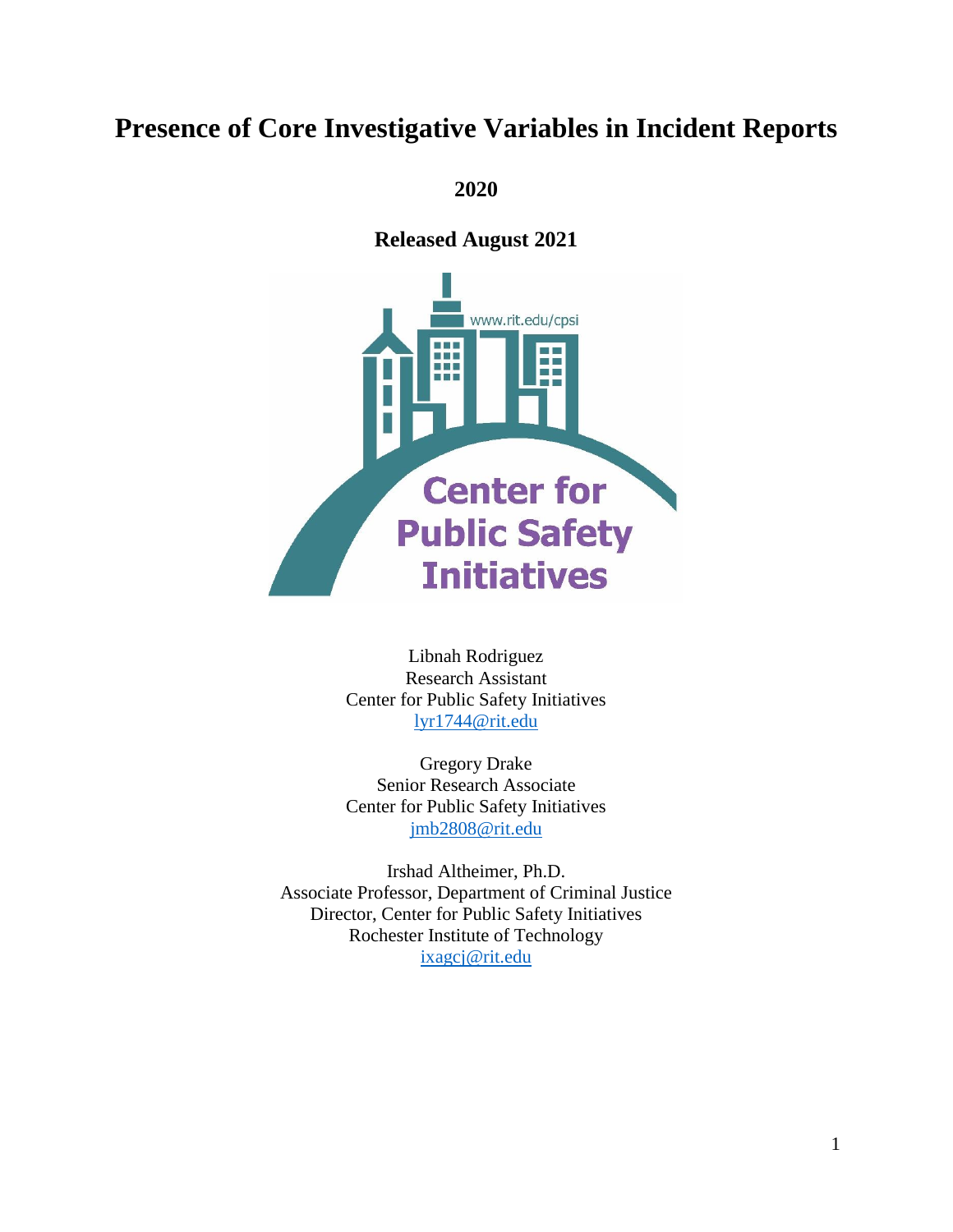#### **Introduction**

The Rochester Police Department's Major Crimes Unit is responsible for investigating shootings in the City of Rochester. In investigating these cases, police officers must use an investigative protocol to ensure consistency throughout the investigation. However, while one can assume that an investigative protocol is used, the Rochester Police Department has not released any information regarding such. Therefore, in completing a systematic content analysis, it is vital we use existing research and other investigative protocols to identify core investigative variables. Investigative practices that influence clearance rates were identified as core variables in this study.

The primary source of data used in this study are incident reports completed by police officers in 166 non-fatal shooting cases in 2015 collected from the Rochester Police Department. This report examines the presence of core investigative variables in these cases, not the outcomes. If the investigative file mentioned the variable, regardless of whether or not the investigative practice was carried out, it was coded as present. For instance, if the investigative report said it did *not* search the scene, the variable was still coded as present. In other words, it is possible the investigative practice was carried out but not mentioned.

#### **Event Characteristics**

Rochester Police Department officer incident reports begin with collecting information on event characteristics such as the date, time, location, and type of incident. These variables are crucial in documenting that a crime has occurred. The absence of these variables may present challenges to arresting officers and prosecutors due to the uncertainty of the crime. Variables pertaining to crime scene characteristics also play a role in clearance rates. According to Braga, Turchan, & Barao (2018), two distinct characteristics of a crime scene influence clearance rates: (1) whether the crime occurred indoor or outdoor, and (2) "the broader neighborhood context in which the homicide occurred." Several studies have suggested that indoor homicides were significantly more likely to be cleared than those that occurred in an outdoor location (Braga et al, 2018, 341). Furthermore, neighborhood dynamics, specifically those in disadvantaged urban neighborhoods, were proven to influence clearance rates.

Out of the 164 variables coded in this study, six variables that directly addressed event characteristics and crime scene settings were identified as core variables. As seen in Table 1, event characteristics such as date, time, location, and type of incident were present in all 166 cases. However, crime scene setting characteristics were less likely to be included in the case files. Approximately ninety percent of cases contained information on where the crime occurred, whether it was indoor or outdoor. While the neighborhood dynamic, specifically the criminal activity of the neighborhood, was rarely present.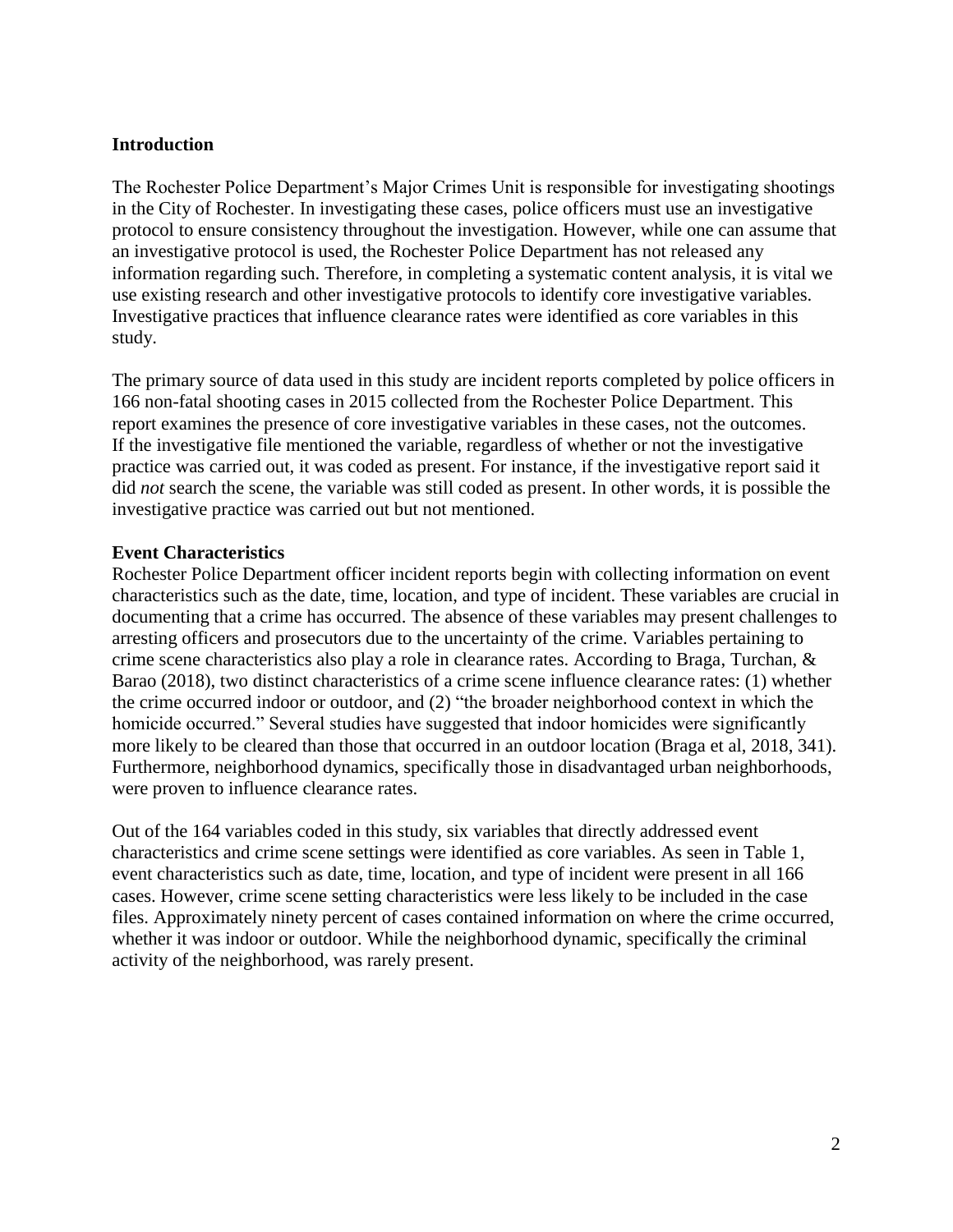| <b>Event Characteristics</b>                                    | <b>Frequency</b> | Percentage $(\% )$ |
|-----------------------------------------------------------------|------------------|--------------------|
| Does it mention the date of the incident?                       | 166              | 100%               |
| Does it mention the time of the incident?                       | 166              | 100%               |
| Does it mention the type of incident?                           | 166              | 100%               |
| Does it mention the location of the incident?                   | 166              | 100%               |
| Does it mention where the crime occurred?                       | 150              | 90.4%              |
| Does it mention if the location is known for criminal activity? | 18               | 10.8%              |

*Table 1. [Event Characteristics Present in Investigative](https://infogram.com/dashboard-red-1hkv2n1l1p7p6x3?live)* Files*(N=166)*

# **Victim Characteristics**

Event characteristics are followed by basic victim information in incident reports. This information includes the name, age, gender, race/ethnicity, and status of the victim. These variables strongly influence the outcome of the case. For instance, if the status of the victim is stated as deceased, the case is no longer an aggravated assault but rather a homicide. According to Braga et al. (2018), victim demographic characteristics and criminal history of the victim influence the likelihood of a case being cleared. Previous studies have suggested that "cases involving victims who are racial and/or ethnic minorities tend to have a lower likelihood of being cleared" (Braga et al., 2018, p.340). Victims with known gang affiliations and victims that were presumed to be under influence during the time of their killing were less likely to have their cases cleared (Braga et al., 2018, p.340).

The variables seen in Table 2 have been identified as core variables under this criteria. These findings revealed that very minimal information is collected on the background of the victim. The name, number, and status of victims were included in all cases, with the exception of one case that failed to mention the victim status. On the other hand, the criminal history and gang association of the victim was rarely ever known. This suggest that information regarding the victim *only* at the time of the incident was prioritized during the course of the investigation.

| <b>Victim Characteristics</b>                            | <b>Frequency</b> | <b>Percentage</b> $(\% )$ |
|----------------------------------------------------------|------------------|---------------------------|
| Does it mention the name of the victim?                  | 166              | 100%                      |
| Does it mention the number of victims identified?        | 166              | 100%                      |
| Does it mention the victim status?                       | 165              | 99.4%                     |
| Does it mention if the victim has a criminal history?    | 38               | 22.9%                     |
| Does it mention if the victim is associated with a gang? | 27               | 16.3%                     |

*Table 2. Victim [Characteristics Present in Investigative](https://infogram.com/dashboard-red-1hkv2n1l1p7p6x3?live)* Files *(N=166)*

# **Evidence**

Physical evidence is the most valuable tool in investigations for several reasons: (1) it cannot be retracted the way witness testimony can be, (2) it is not subject to subjective analysis, (3) it can scientifically link a particular person to an event, and (4) it is not precluded by the Fifth Amendment [\(Guidebook for Indiana Coroners\)](https://www.in.gov/ctb/files/section301.pdf). Thus, it is very important that police officers and technicians search for evidence, collect evidence, preserve evidence, and process the evidence for examination. Moreover, it is important for officers and technicians to recognize and protect physical evidence. This consists of securing the crime scene, recording the scene, and conducting several searches. Preserving the integrity of the evidence is crucial because "every second the crime scene is unprotected could mean valuable evidence is destroyed" [\(Guidebook for Indiana](https://www.in.gov/ctb/files/section301.pdf)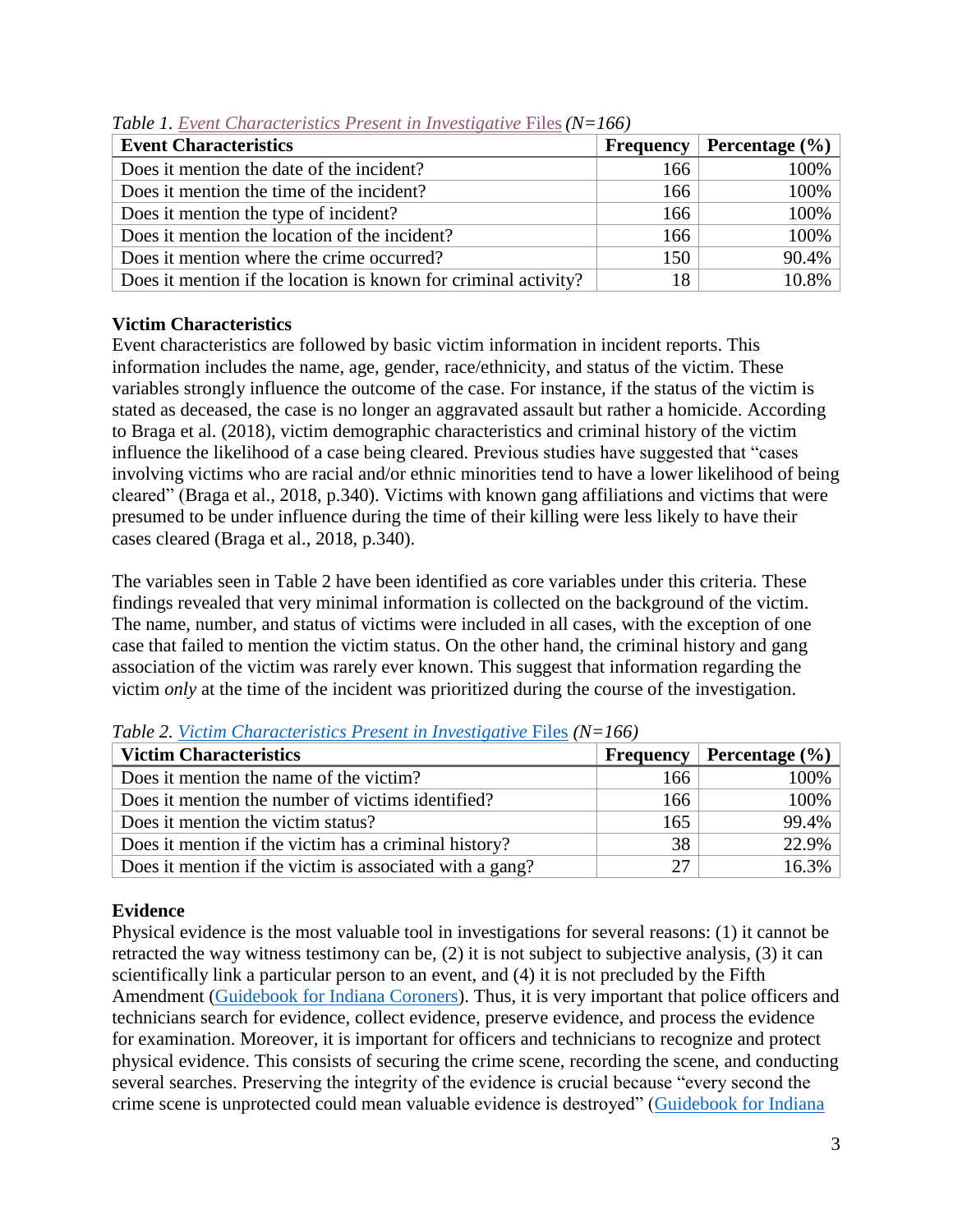[Coroners,](https://www.in.gov/ctb/files/section301.pdf) p.80). Unprotected evidence presents great risk for arresting officers and prosecutors. Thus, officers and technicians on scene must follow the appropriate protocol to ensure consistency.

Using this information, we have identified the variables listed in table 3 as core variables. Contrary to expectation, only 54.2% of cases mentioned if the scene was searched and only 47.6% of cases mentioned if the officer secured the scene. Furthermore, checking for documentary evidence such as camera footage was prioritized over evidence found at the scene. Moreover, the collection of bullet evidence was most likely to be mentioned compared to physical evidence, DNA evidence, and firearm evidence. Even if the evidence were to make it past the collection stage, only 16.3% of case files included a lab report of the results.

| <b>Evidence</b>                                            | <b>Frequency</b> | Percentage $(\% )$ |
|------------------------------------------------------------|------------------|--------------------|
| Does it mention if they checked for private cameras?       | 109              | 65.7%              |
| Does it mention if they checked for city cameras?          | 108              | 65.1%              |
| Does it mention if the scene was searched?                 | 90               | 54.2%              |
| Does it mention if the officer secured the scene?          | 79               | 47.6%              |
| Does it mention if bullet evidence was collected?          | 68               | 41.0%              |
| Does it mention if photos were taken of the crime scene?   | 67               | 40.4%              |
| Does it mention if physical evidence was collected?        | 50               | 30.1%              |
| Does it mention if a lab report was submitted?             | 27               | 16.3%              |
| Does it mention if DNA evidence was collected?             | 20               | 12.0%              |
| Does it mention if the firearm was collected as evidence?  | 16               | 9.6%               |
| Does it mention if physical evidence tests were completed? | 6                | 3.6%               |

*Table 3. Evidence Variables [Present in Investigative](https://infogram.com/dashboard-red-1hkv2n1l1p7p6x3?live)* Files *(N=166)*

### **Interviews**

### *Witnesses, Persons with Knowledge, Victim*

Perhaps the second more important piece of evidence is testimonial evidence. According to Braga et al. (2018), "several landmark studies suggests that the most serious crimes were solved by responding patrol officers through information obtained from victims and witnesses, rather than leads developed by criminal investigators." Moreover, Braga et al. (2018) have suggested that societal changes such as "declining community support for the police and greater tolerance for and desensitization to violence," is an important factor that influences clearance rates (p.339). In other words, cooperation on behalf of witnesses, persons with knowledges, and victims is indicative of the outcome of the case.

For these reasons, the variables listed in table 4 have been identified as core variables. The findings suggest that interviews were conducted in almost all cases, with most being with a victim. Moreover, neighborhood canvases were conducted in approximately 90% of cases, most resulting in additional information about the incident. Furthermore, persons with knowledge were more likely to be interviewed by officers than witnesses. Approximately a quarter of cases mentioned whether the case was dispute related and whether depositions were obtained. Officers that filled out case files were more likely to mention if the victim was cooperating compared to persons with knowledge and witnesses. This high percentage may be due to the fact that officers can "office" a case if the victim is uncooperative and there are no further leads. Meanwhile, the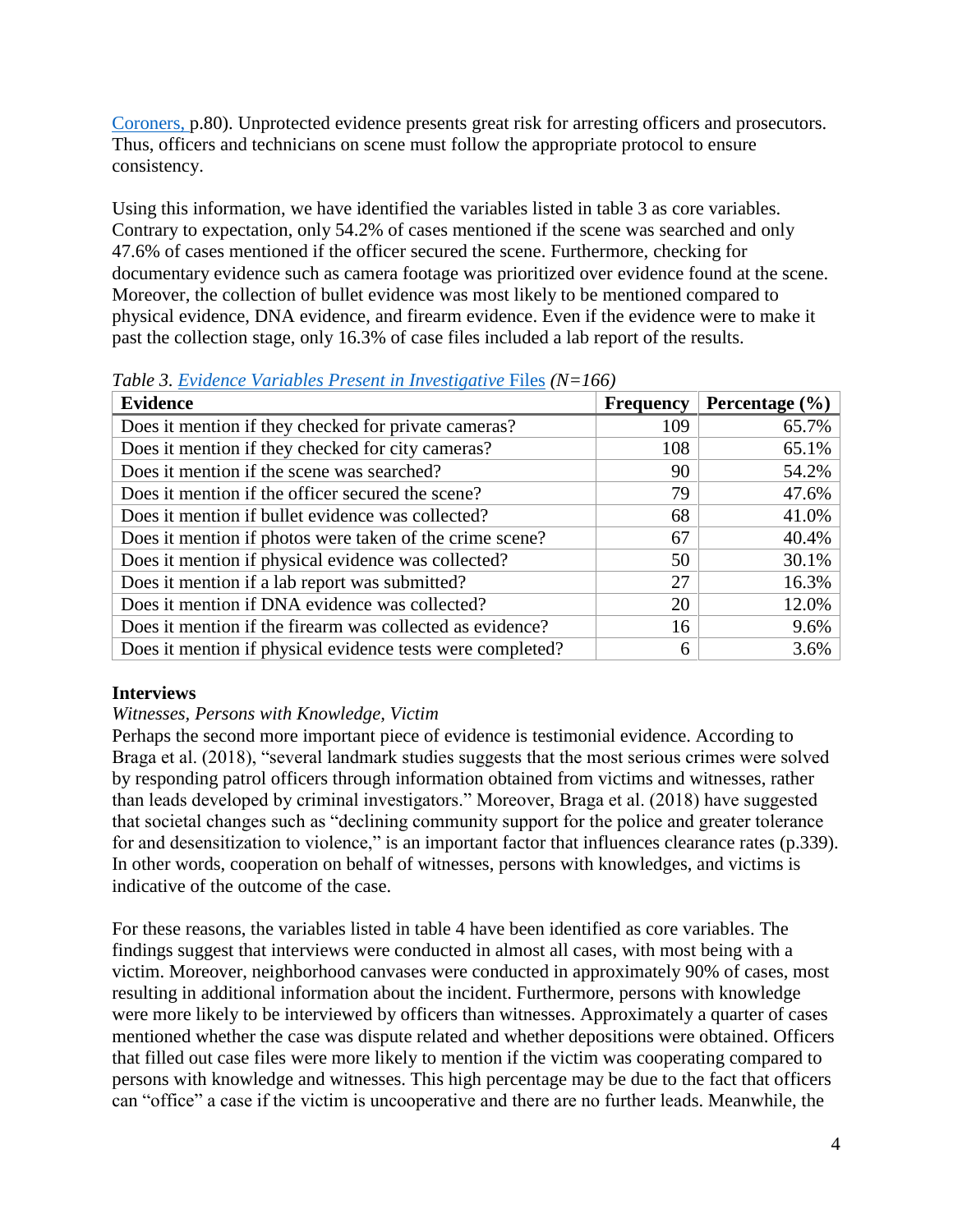cooperation of a person with knowledge and witness may not be seen as a jeopardizing factor in the outcome of the case.

| <b>Interviews</b>                                                              | <b>Frequency</b> | Percentage $(\% )$ |
|--------------------------------------------------------------------------------|------------------|--------------------|
| Does it mention if interviews were conducted?                                  | 165              | 99.4%              |
| Does it mention if a victim was interviewed?                                   | 162              | 97.6%              |
| Does it mention if a neighborhood canvas was conducted?                        | 149              | 89.8%              |
| Does it mention if information was obtained during the<br>neighborhood canvas? | 132              | 79.5%              |
| Does it mention if a person with knowledge was interviewed?                    | 127              | 76.5%              |
| Does it mention if a witness was interviewed?                                  | 71               | 42.8%              |
| Does it mention if depositions were obtained?                                  | 46               | 27.7%              |
| Does it mention if this case is dispute related?                               | 43               | 25.9%              |
| Does it mention if the persons with knowledge were<br>cooperating?             | 25               | 15.1%              |
| Does it mention if the witness is cooperating?                                 | 21               | 12.7%              |
| Does it mention if the victim was cooperating?                                 | 89               | 53.6%              |

*Table 4. Testimonial Evidence [Present in Investigative](https://infogram.com/dashboard-red-1hkv2n1l1p7p6x3?live)* Files *(N=166)*

## **Clearance**

The FBI Uniform Crime Reports recognizes two types of clearances: clearance by arrests or clearance by exceptional means. Although the federal government measures clearance in only two ways, the UCR program does recognize that certain jurisdictions have departmental polices that allow investigators to clear cases with alternative methods. The Rochester Police Department clears cases by administrative clearance, exceptional clearance, and cleared by arrest. For the purpose of our analysis, we are interested in measuring cleared by arrest only. This is primarily because this is the only type of clearance ensures the apprehension of the suspect.

Contrary to expectation, not all case files contained the method and date of clearance. Furthermore, only 18.1% of cases were cleared by arrest in 2015. These findings suggest that the vast majority of offenders are not apprehended for their crimes.

| <b>Clearance</b>                         |      | <b>Frequency</b> Percentage $(\% )$ |
|------------------------------------------|------|-------------------------------------|
| Does it mention the method of clearance? | 162. | 97.6%                               |
| Does it mention the date of clearance?   | 162  | 97.6%                               |
| Was this case cleared by arrest?         | 30   | 18.1%                               |

*Table 5. Clearance Variables [Present in Investigative](https://infogram.com/dashboard-red-1hkv2n1l1p7p6x3?live)* Files *(N=166)* 

# **Conclusion**

The results of this analysis indicate that basic information regarding the incident and the victim are the most prioritized pieces of information in the investigative process. Specifically, information pertaining to the victim and their current status rather than background information on the victim. Moreover, officers and investigators are more likely to mention documentary evidence in incident reports than physical and DNA evidence found at the scene. Officers and